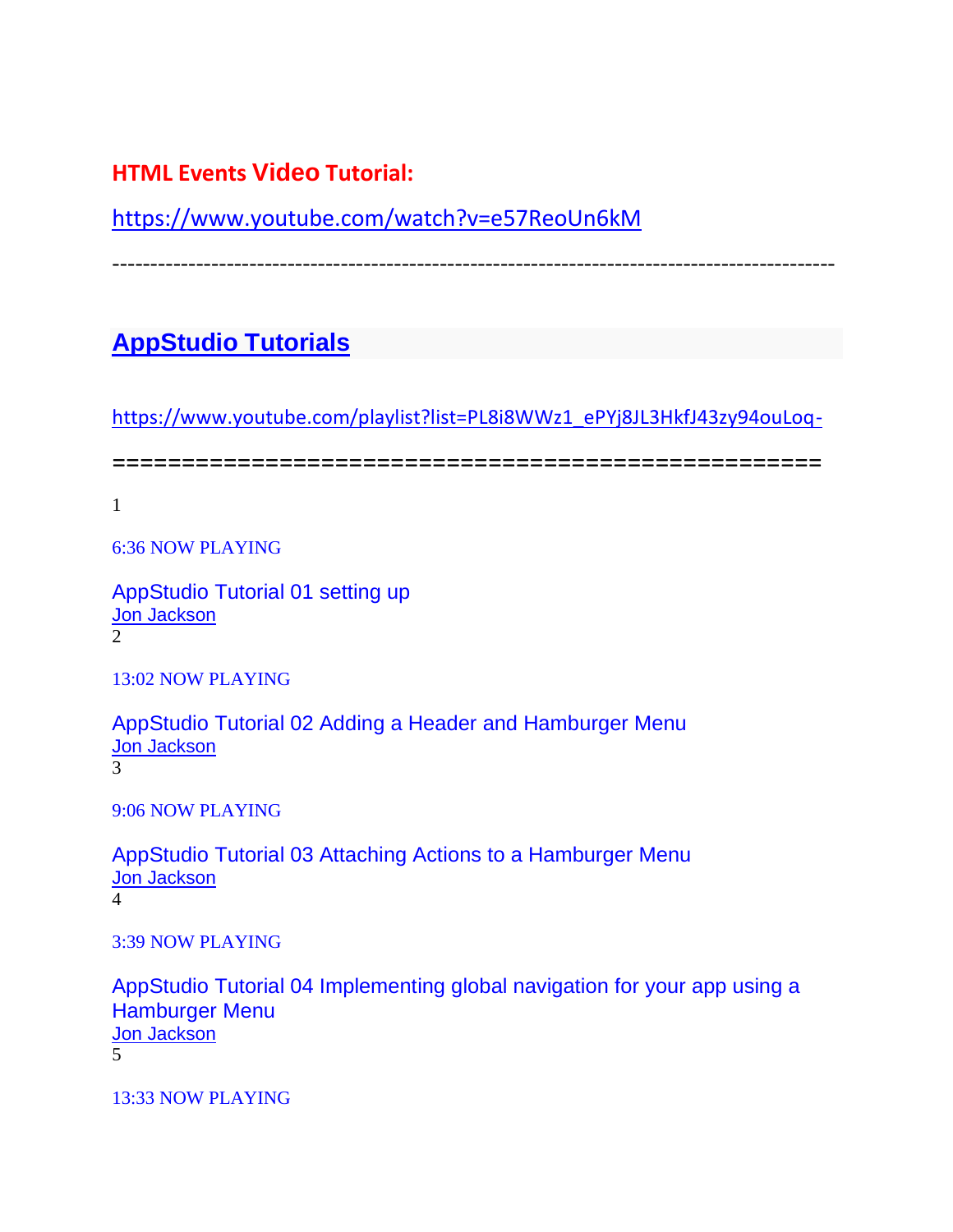[AppStudio Tutorial 05 Adding an Input and Label, Understanding events](https://www.youtube.com/watch?v=muabsiH7b8s&list=PL8i8WWz1_ePYj8JL3HkfJ43zy94ouLoq-&index=5) [Jon Jackson](https://www.youtube.com/channel/UCAnmp2x5-Zn6Y7FzjDDm6XA)

6

14:38 NOW [PLAYING](https://www.youtube.com/watch?v=D6hE0Lqq18o&list=PL8i8WWz1_ePYj8JL3HkfJ43zy94ouLoq-&index=6)

[AppStudio Tutorial 06 Building a Simple Form](https://www.youtube.com/watch?v=D6hE0Lqq18o&list=PL8i8WWz1_ePYj8JL3HkfJ43zy94ouLoq-&index=6) [Jon Jackson](https://www.youtube.com/channel/UCAnmp2x5-Zn6Y7FzjDDm6XA) [7](https://www.youtube.com/watch?v=Z4-2mYwpR-I&list=PL8i8WWz1_ePYj8JL3HkfJ43zy94ouLoq-&index=7)

11:27 NOW [PLAYING](https://www.youtube.com/watch?v=Z4-2mYwpR-I&list=PL8i8WWz1_ePYj8JL3HkfJ43zy94ouLoq-&index=7)

[AppStudio Tutorial 07 Enhancing Form Usability and using Toast alerts](https://www.youtube.com/watch?v=Z4-2mYwpR-I&list=PL8i8WWz1_ePYj8JL3HkfJ43zy94ouLoq-&index=7) [Jon Jackson](https://www.youtube.com/channel/UCAnmp2x5-Zn6Y7FzjDDm6XA) 8

8:49 NOW [PLAYING](https://www.youtube.com/watch?v=IucFrReHWUI&list=PL8i8WWz1_ePYj8JL3HkfJ43zy94ouLoq-&index=8)

[AppStudio Tutorial 08 Global Project CSS Styling](https://www.youtube.com/watch?v=IucFrReHWUI&list=PL8i8WWz1_ePYj8JL3HkfJ43zy94ouLoq-&index=8) [Jon Jackson](https://www.youtube.com/channel/UCAnmp2x5-Zn6Y7FzjDDm6XA)  $\overline{q}$ 

6:53 NOW [PLAYING](https://www.youtube.com/watch?v=vGHjtLyr13U&list=PL8i8WWz1_ePYj8JL3HkfJ43zy94ouLoq-&index=9)

[AppStudio Tutorial 09 Long Forms, Scrolling and Fixed Header](https://www.youtube.com/watch?v=vGHjtLyr13U&list=PL8i8WWz1_ePYj8JL3HkfJ43zy94ouLoq-&index=9) [Jon Jackson](https://www.youtube.com/channel/UCAnmp2x5-Zn6Y7FzjDDm6XA) 10

11:43 NOW [PLAYING](https://www.youtube.com/watch?v=O_DGcqF8QTA&list=PL8i8WWz1_ePYj8JL3HkfJ43zy94ouLoq-&index=10)

[AppStudio Tutorial 10 Date, Time and Dropdown Select inputs](https://www.youtube.com/watch?v=O_DGcqF8QTA&list=PL8i8WWz1_ePYj8JL3HkfJ43zy94ouLoq-&index=10) [Jon Jackson](https://www.youtube.com/channel/UCAnmp2x5-Zn6Y7FzjDDm6XA) 11

12:45 NOW [PLAYING](https://www.youtube.com/watch?v=43zv0DDZmEw&list=PL8i8WWz1_ePYj8JL3HkfJ43zy94ouLoq-&index=11)

[AppStudio Tutorial 11 using localStorage to persist user data](https://www.youtube.com/watch?v=43zv0DDZmEw&list=PL8i8WWz1_ePYj8JL3HkfJ43zy94ouLoq-&index=11) [Jon Jackson](https://www.youtube.com/channel/UCAnmp2x5-Zn6Y7FzjDDm6XA) 12

9:09 NOW [PLAYING](https://www.youtube.com/watch?v=W3l1QMr3GDQ&list=PL8i8WWz1_ePYj8JL3HkfJ43zy94ouLoq-&index=12)

[AppStudio Tutorial 12 deleting localStorage data](https://www.youtube.com/watch?v=W3l1QMr3GDQ&list=PL8i8WWz1_ePYj8JL3HkfJ43zy94ouLoq-&index=12) [Jon Jackson](https://www.youtube.com/channel/UCAnmp2x5-Zn6Y7FzjDDm6XA)